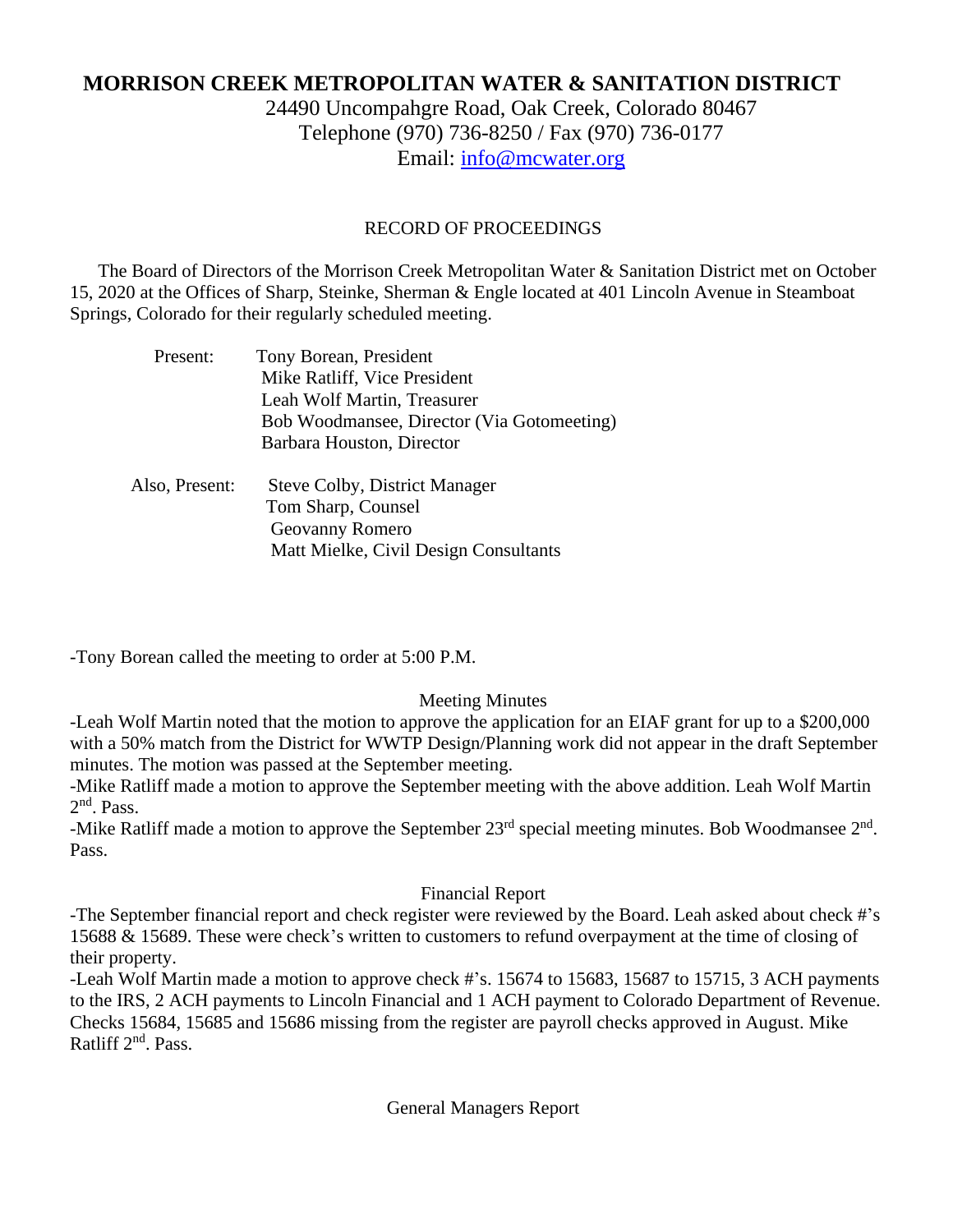-Duckels construction is still waiting for PVC pipe to repair the sewer interceptor. Once they have spliced in the new section the liner will be repaired by Granite Inliner.

-We have received the mixing zone study from CU. It will be submitted along with an application for a COG588000 General Permit to get PEL's for the new WWTP.

-We will discuss the Meadowgreen Lift Station project with Matt Mielke of CDC later during the meeting. Some issues have arisen with the design approval with CDPHE.

-We are working on the USDA application for financial aid for the new WWTP. Parts of the NEPA study are completed and the application can be submitted when the study is completed and any comments from todays public hearing are included.

-We are hoping that Aztec can still drill the well at the BH II tank site this fall but issues with getting PVC casing are holding them up.

## Attorneys Report

-Mr. Sharp announced that he will be leaving for 6 to 8 weeks beginning next week. He will not be here for November's meeting but could be available electronically if necessary.

## Old Business

-Meadowgreen Lift Station Project: Matt Mielke from CDC joined the meeting electronically to discuss the status of the Meadowgreen Lift Station project and the results of the bid process. There were 5 bidders. The bid tabulation sheet is attached. Duckels Construction was the low bidder at \$317,135. The high bid was \$675,633. Matt said that, in general, the pump costs came in higher than expected. We have also run into issues with the approvals for the project from CDPHE. They are not looking at it as an in-kind replacement and so it is subject to a full design review. This is resulting in the requirement for considerably more emergency storage than initially expected. The calculation is 1-hour storage at the peak flow of 90 gpm. Initially CDPHE was requesting one-hour storage at the pump maximum of 250 gpm. The result is an additional 4 to 5000 gallons of storage. CDPHE is also requiring that a geologic hazard evaluation to be performed. The estimate for Northwest Colorado Consultants to do this is \$850 to \$1000.

CDC is evaluating ways to reduce costs including whether to add a separate overflow tank or do a cast in place single tank with a baffle. The plan is to consult with the low bidder, Duckels Construction, on which options will be the best. The cast in place tank may require the hiring of a structural engineer for the design. Other options being examined are changing the pump supplier and options with the backup power supply. The option of having manual transfer switch and a portable generator was discussed.

The removal of the permanent generator, concrete pad and propane tank would result in considerable savings. Matt seems to think that this would be acceptable to CDPHE.

There was general consensus that we will need to proceed with the project and do what is necessary for CDPHE approval.

-Leah Wolf Martin made a motion to authorize CDC to move ahead with examining the design options for the additional storage being required by CDPHE including the structural engineers work and the geologic hazard evaluation. Mike Ratliff 2<sup>nd</sup>. Pass.

#### New Business

-Public Hearing for USDA Rural Development Grant/Loan application:

A notice has appeared in the legal section of the Steamboat pilot informing the public that the matter will appear on the agenda for today's meeting.

President Borean opens the floor to any public comment concerning the Districts application. There is no comment.

President Borean closes the floor to public comment concerning the USDA application.